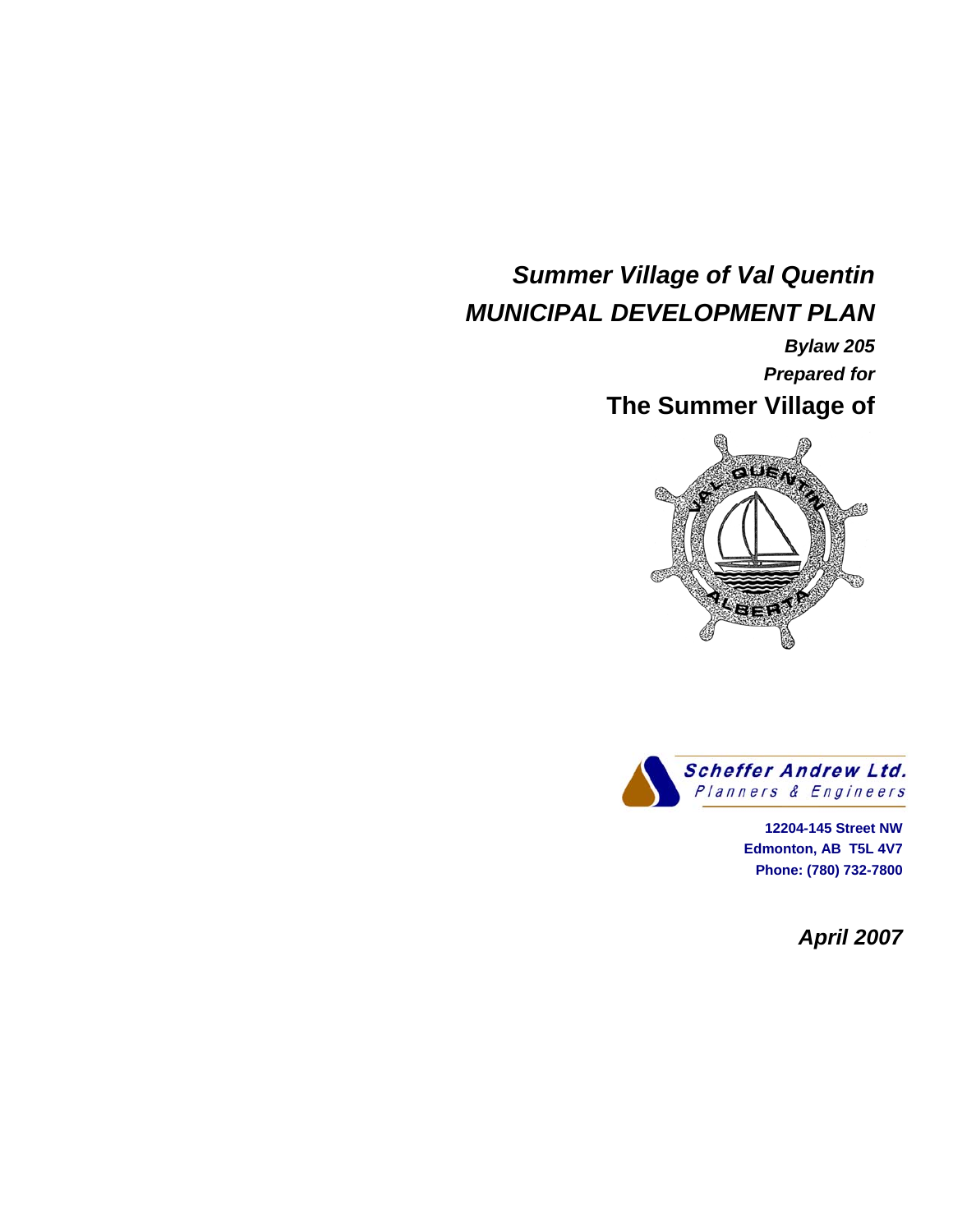#### SUMMER VILLAGE OF VAL QUENTIN MUNICIPAL DEVELOPMENT PLAN BYLAW NO 205

A BYLAW OF THE SUMMER VILLAGE OF VAL QUENTIN IN THE PROVINCE OF ALBERTA, BYLAW NO. 205, TO BE KNOWN AS THE SUMMER VILLAGE OF VALACIENTIN MUNICIPAL DEVELOPMENT PLAN.

WHEREAS Section 632 of the Municipal Government Act, R.S.A. 2000, Ch. M-26 provides for the Council of a municipality to enact a Municipal Development Plan

NOW THEREFORE the Council of the Summer Village of Val Quentin, in the Province of Alberta duly assembled enacts as follows:

- 1 That this Bylaw may be cited as the "Municipal Development Plan"
- $\overline{2}$ That the text and accompanying maps become the Val Quentin Municipal Development Plan.
- This Bylaw shall come into force and have effect from and after the date of third 3 reading thereof.

Read a first time this 14th day of March, 2007

 $u$ cr Lori Jeffely-Heaney Mayor anla Hilda R. Marsh, CAO

Read a second time this  $3d$ day of  $\frac{1}{2}$  (2007)

ffery-Heaney, Mayor Lori J

Hilda R. Marsh, CAO

Read a third time this /34 day of  $-$ , 2007

 $\mathcal{O}$ di féry-Meaney, Mayor

Hilda R. Marsh, CAC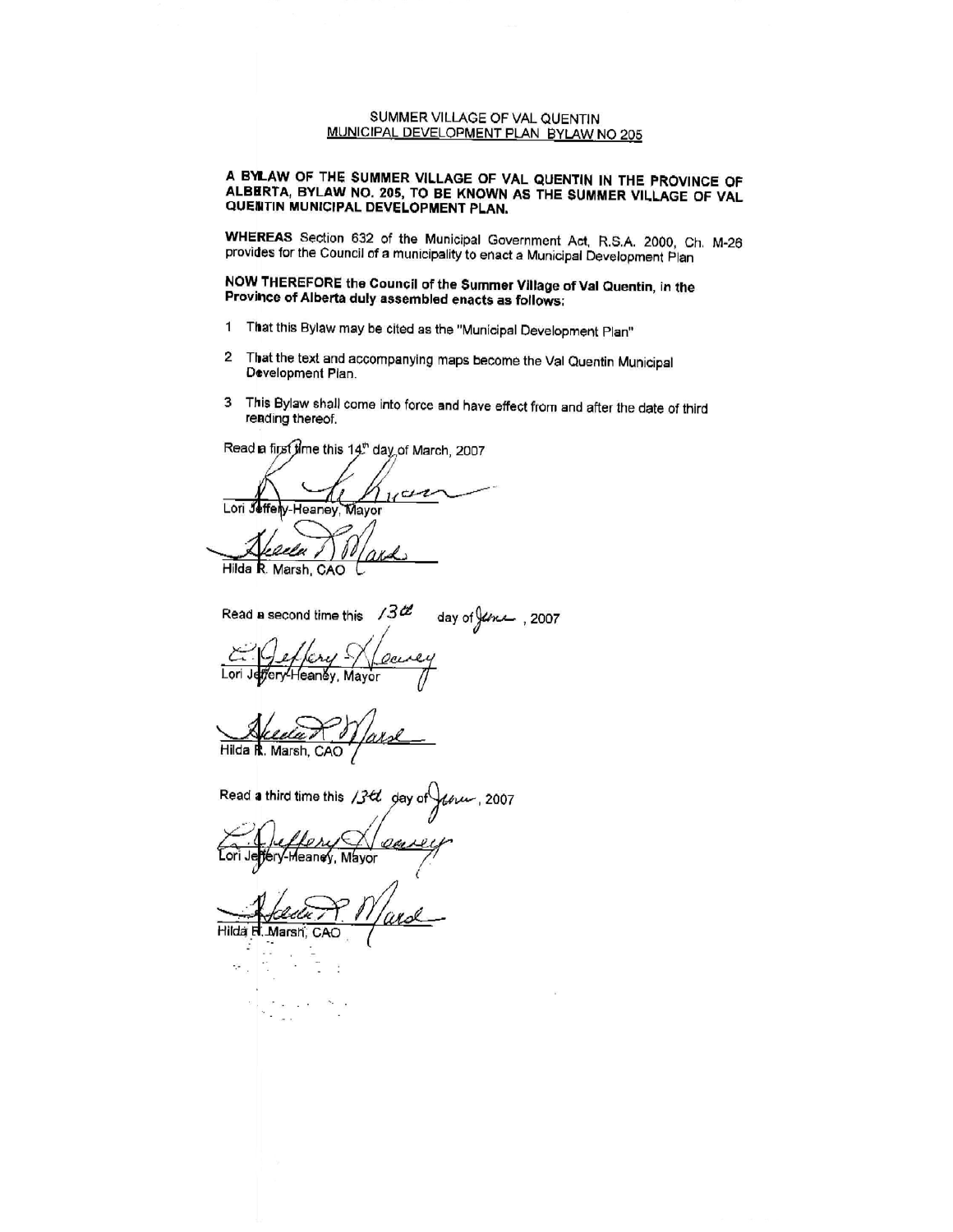## **TABLE OF CONTENTS**

| 1              |                                                          |
|----------------|----------------------------------------------------------|
|                |                                                          |
| $\overline{2}$ |                                                          |
| 2.1            |                                                          |
| 2.2            |                                                          |
| 3              |                                                          |
| 4              |                                                          |
| 4.1            |                                                          |
|                |                                                          |
| 4.2            |                                                          |
| 4.3            |                                                          |
| 4.4            |                                                          |
| 4.5            | Parks, Recreation, Open Space and Community Services  10 |
| 4.6            |                                                          |
| 5              |                                                          |
| 5.1            |                                                          |
| 5.2            |                                                          |
| 5.3            |                                                          |
| 5.4            |                                                          |
| 6              |                                                          |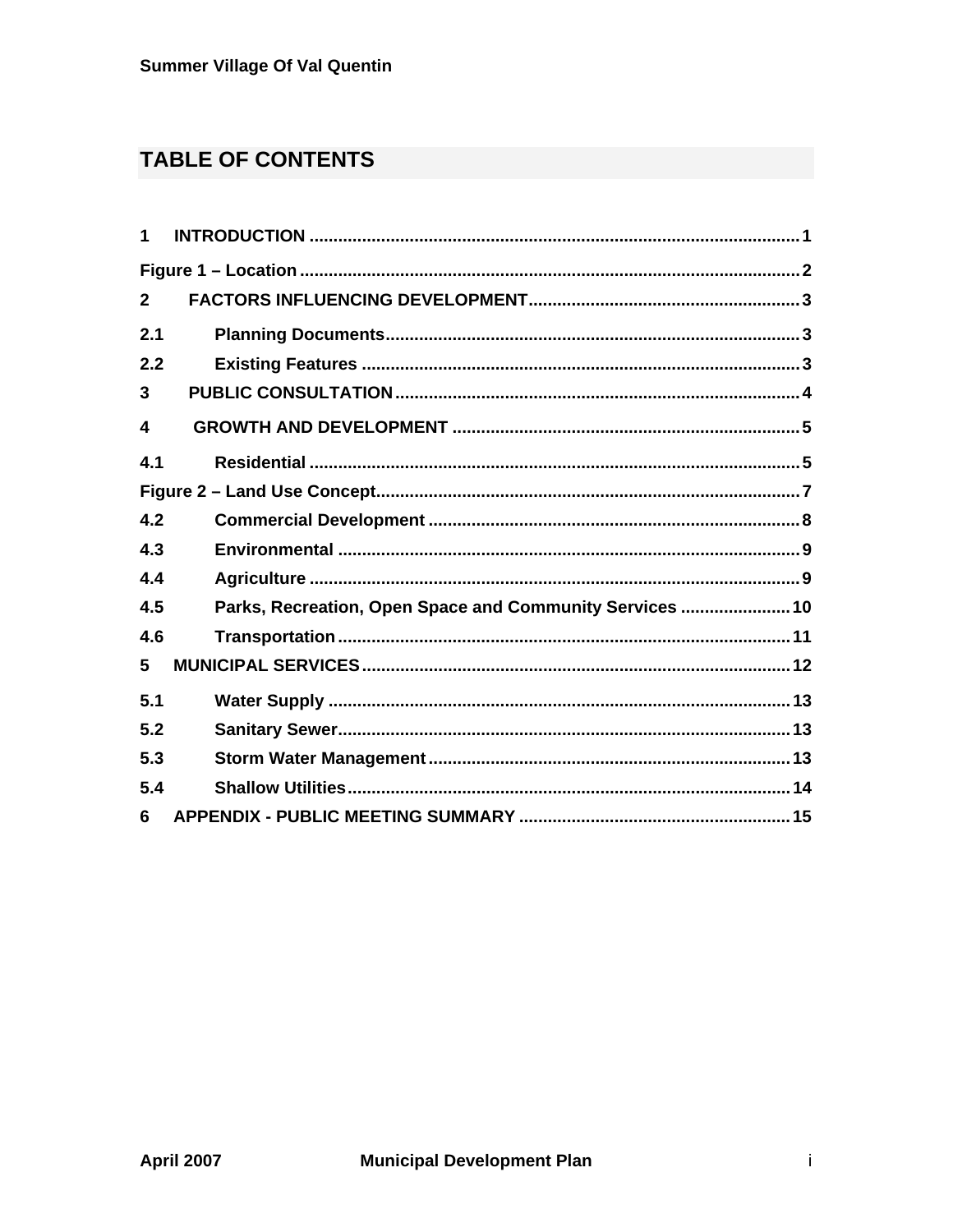## **1 INTRODUCTION**

Since the early 1900's, Alberta's lakeshore property has been purchased for cottage use with public beaches being developed along road and rail routes accessible from larger urban centres. Traditionally, summer villages evolved from cottage resort areas where seasonal residents desired a role in local government.

The Summer Village of Val Quentin is approximately 75 km northwest of Edmonton on the southeast shore of Lac Ste. Anne. The Summer Village boarders the Village of Alberta Beach to the east and Lac Ste. Anne County to the west and south.

The Summer Village covers 22 hectares and had a permanent population of 143 in the 2001 Federal Census. Figure 1 on the following page shows the Summer Village's location within the central Alberta context.

Environmentally, particularly as it relates to the lake itself, most (but not all) cottage owners and users of Lac Ste. Anne recognize the need to keep the lake free of pollution. In cooperation with the Provincial Government, the Summer Village of Val Quentin and other lakefront municipalities and stakeholders share an important role as environmental stewards of Lac Ste Anne and its surrounding lands.

Over the past few years, there has been an increase in the number of residents permanently residing in the Summer Village. Together with the overall growth occurring in the region, this is one of the main reasons that this municipal development plan (MDP) has been prepared. There is a desire to see expansion and growth yet maintain the current character and aesthetics of the summer village.

This Municipal Development Plan has been prepared on behalf of the Summer Village of Val Quentin to provide guidance for future land use and development within the summer village. With the ongoing development boom in Alberta, this plan was requested by the summer village to provide potential developers and current landowners and residents with a vision or guide for future development and growth.

This MDP has been prepared in collaboration with a steering committee comprised of the Summer Village Council and Chief Administrative Officer and is based on community consultation with residents and property owners in the Summer Village of Val Quentin in accordance with the provisions of the *Municipal Government Act*.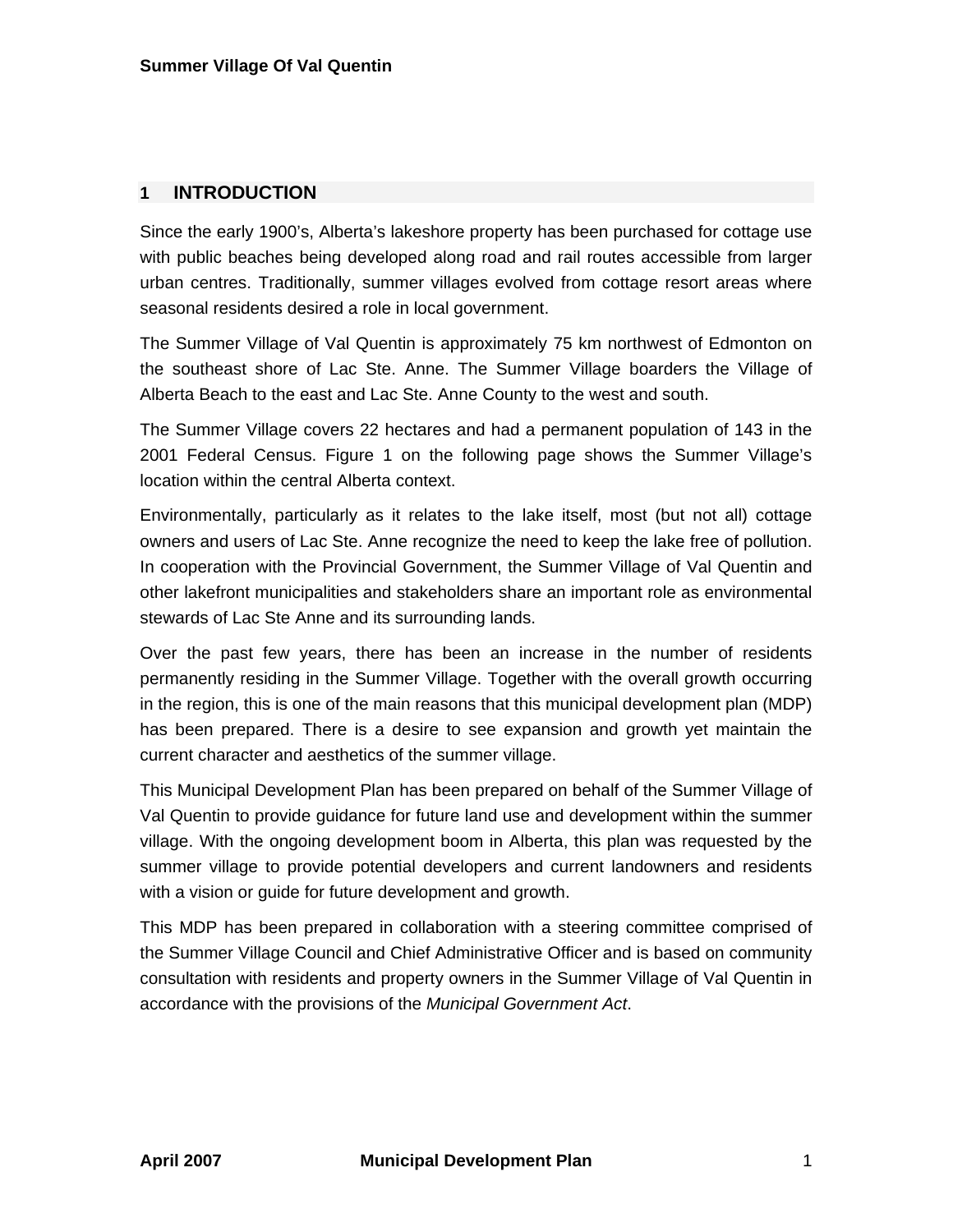

# FIGURE 1 - LOCATION PLAN **Summer Village of Val Quentin**



February 21, 2007 64401 MDP Fig 1-0.dgn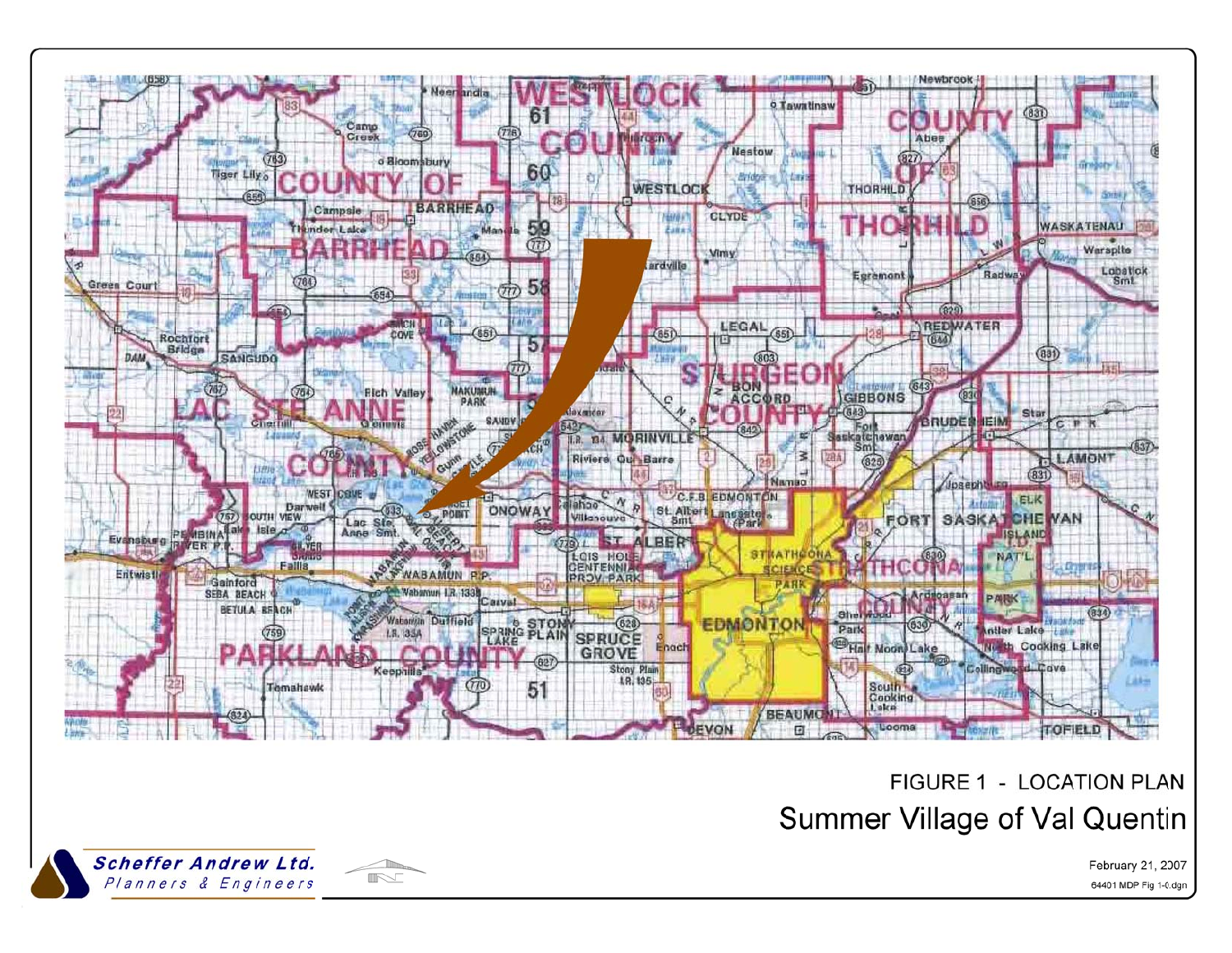## **2 FACTORS INFLUENCING DEVELOPMENT**

## **2.1 Planning Documents**

## *2.1.1 Municipal Government Act*

The Municipal Government Act (MGA) provides the legislative basis for the preparation of the MDP. This MDP has been prepared in accordance with the requirements of Section 632 of the Municipal Government Act (MGA) (Statutes of Alberta, 2000). The Act requires that all Alberta municipalities with a population of 3,500 or greater establish a MDP and enables municipalities with a lesser population to adopt an MPD.

## *2.1.2 Provincial Land Use Policies*

Pursuant to Section 622 of the Municipal Government Act, the Province of Alberta developed the Land Use Policies to help harmonize provincial and municipal policy initiatives at the local land use planning level. This municipal development plan has been prepared in the spirit and intent of the Provincial Land Use Policies.

## *2.1.3 Land Use Bylaw*

Land uses within the municipality are regulated under the provisions of the Summer Village of Val Quentin Land Use Bylaw No. 166-98 as amended. Any future changes to this document should be consistent with this Municipal Development Plan.

## **2.2 Existing Features**

## *2.2.1 Resource Extraction*

Information received from the Alberta Energy Utilities Board indicated that there are no sour gas facilities in the vicinity of the summer village. No other resource extraction facilities that would impact development of the plan area were identified (within or outside the municipality).

## *2.2.2 Existing Land Use*

The number of vacant lots within the boundary of the municipality is extremely limited and all land has been subdivided and developed for residential or public use. There are no existing commercial uses, nor does the current land use bylaw provide for such uses.

## *2.2.3 Adjacent Land Use*

The summer village has two municipal neighbours: the Village of Alberta Beach to the east, and Lac Ste. Anne County to the south and west. The majority of the adjacent County land is presently in agricultural production with the exception of two commercial uses – one located on the south side of Ste. Anne Trail; and one on the north side of Lac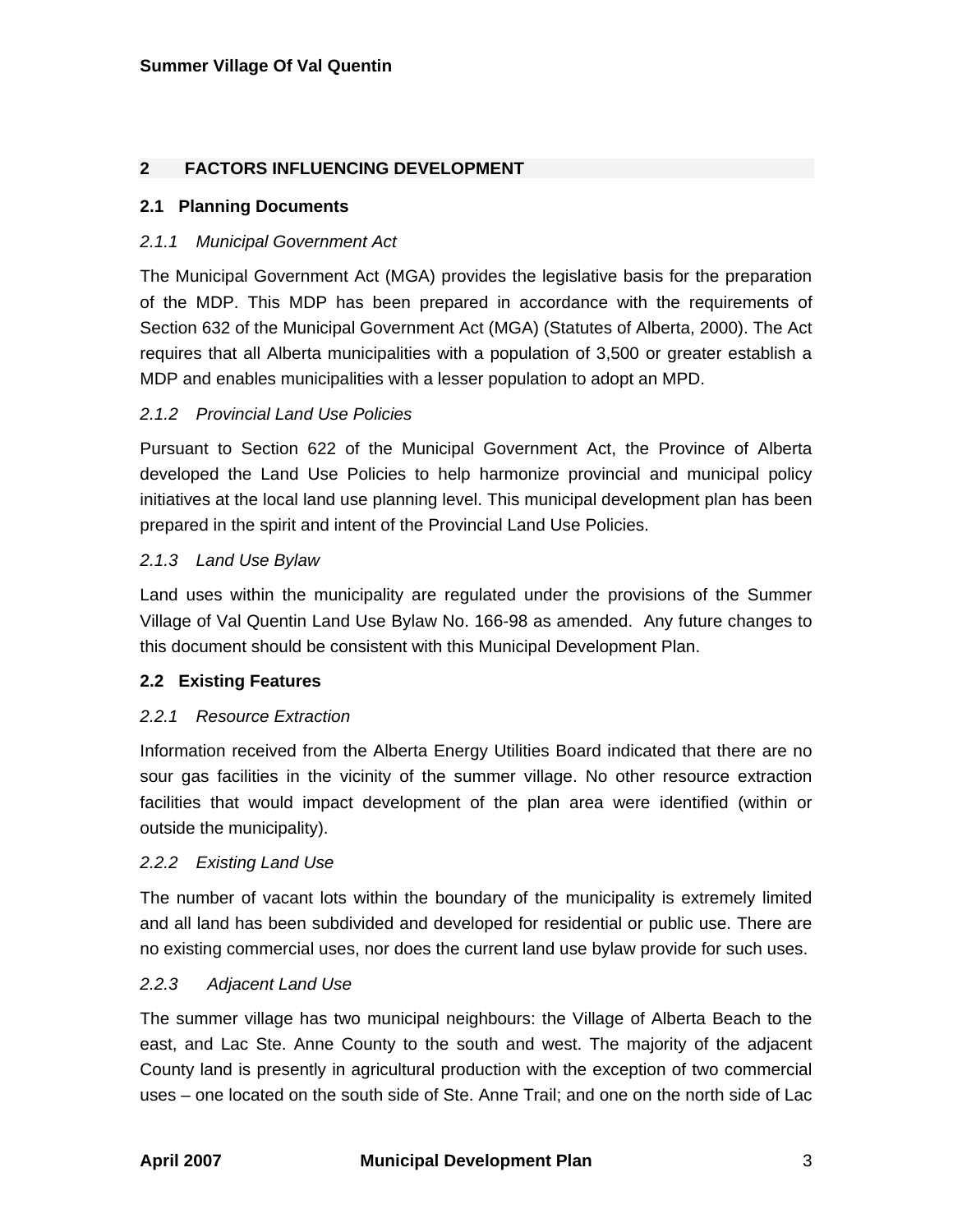Ste. Anne Trail west of the summer village. The adjacent land within Alberta Beach is residential.

## *2.2.4 Natural Features*

Lac Ste. Anne itself is the dominant natural feature in the area, with an area of approximately 54.5  $km^2$ . The plan area is predominantly flat but gently sloping northwest toward the lake. A low area west of  $60<sup>th</sup>$  Street drains County lands to the south and Alberta Beach lands to the east into the lake.

## *2.2.5 Access*

Access is via Lac Ste. Anne Trail that bisects the summer village in an east-west direction. To the east, Lac Ste. Anne Trail follows the east shore of Lac Ste. Anne through the Village of Alberta Beach, the Summer Village of Sunset Point, to Gunn where it connects to Provincial Highway 43.  $60<sup>th</sup>$  Street (Range Road 33) provides access to the east side of the Summer Village, connecting south to both Rail Grade Road and Highway 633.

## **3 PUBLIC CONSULTATION**

In May 2006 a notice was mailed to all municipal rate payers with their tax notices. This notice informed rate payers that a municipal development plan was being prepared for the summer village and that a public meeting was to be held on June 17th to obtain input from the owners/residents regarding the future development of their community.

This was a combined meeting with residents/owners of both the Summer Village of Val Quentin and the Summer Village of Sunset Point to give both an opportunity to share their concerns and ideas in relation to the present and future development of their summer villages. Forty-three residents participated, of which twenty-five represented the Summer Village of Val Quentin. Following a brief presentation, the participants formed groups and considered supplied questions. These questions provided an impetus for discussion but were not meant to limit content. All comments from this meeting were recorded, consolidated and summarized.

Information received at this public meeting was reviewed, considered and incorporated into the development of policies and direction established in this Municipal Development Plan.

A summary of the public meeting comments is provided in Appendix A.

In March 2007 a second public meeting was held to present the completed draft municipal development plan to the public. Notice of this meeting was mailed to all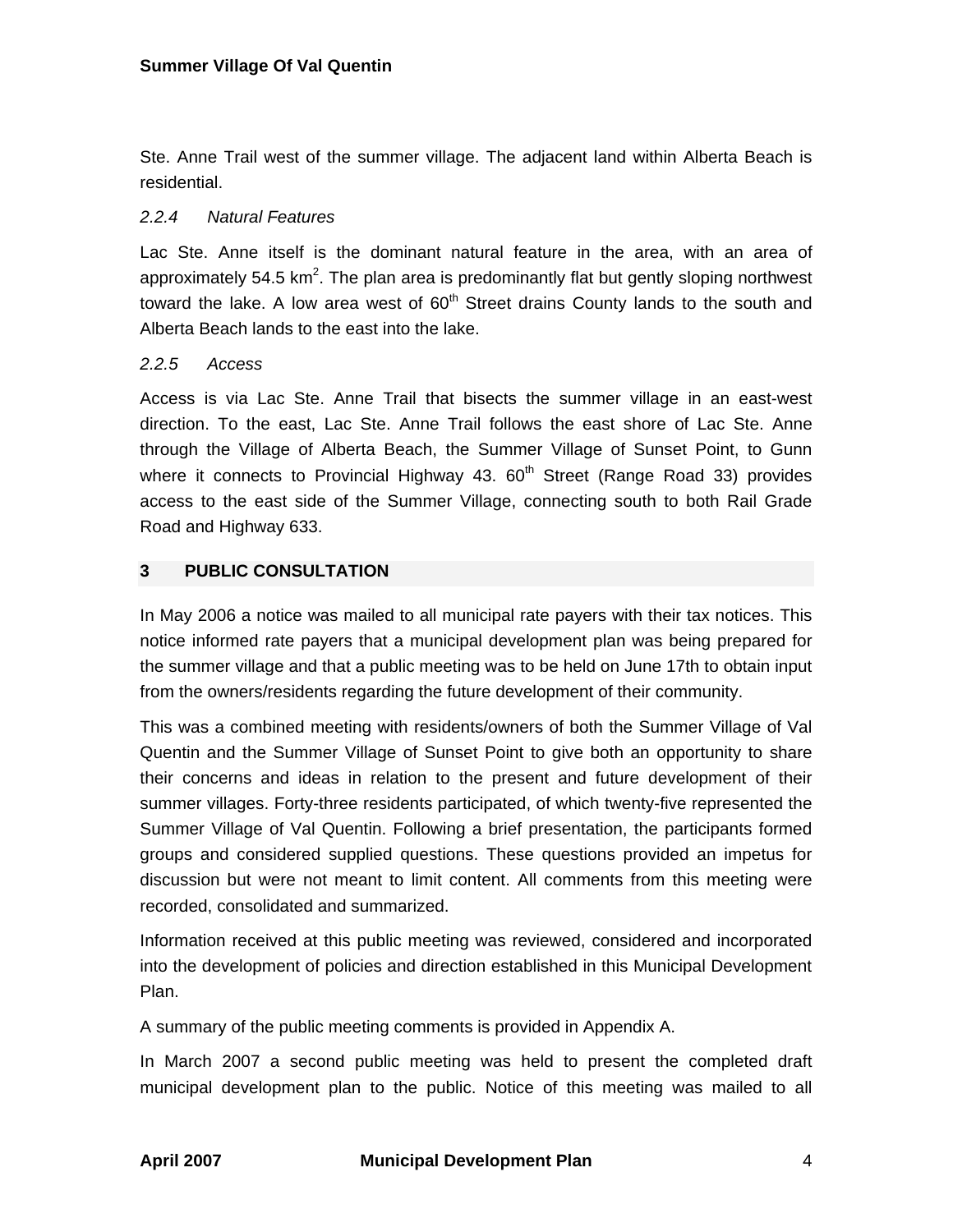Summer Village rate payers and copies of the draft municipal development plan were available for public review at the Alberta Beach library and were posted on an identified website.

This second meeting was attended by approximately twenty-two people and commenced with a review of the draft plan, followed by a question and answer session. Feedback received at this meeting was considered in revisions to the plan.

## **4 GROWTH AND DEVELOPMENT**

## **4.1 Residential**

The current employment and residential boom in the Capital Region of Alberta is putting demands on communities such as Val Quentin. This demand goes beyond the traditional weekend or resort use of the summer village; more people are making the Summer Village their permanent residence and commuting to employment areas or retiring to live at their lake property.

All privately held land within the current boundary of the summer village is developed or ready for development. As such, redevelopment or infill of existing residential lots within the summer village offers some growth potential, but any substantial future growth would have to follow an annexation.

Figure 2 Land Use Concept identifies an area of future planning interest on the County lands bordering the summer village. The land uses identified within this area represent the future development pattern acceptable to the summer village should the land be annexed by Val Quentin or developed by another municipality.

## **Objectives**

- To provide for growth through the efficient development or redevelopment of underutilized residential lots within the municipality.
- To establish a land use plan for potential urban expansion.

## **Policy**

- *4.1.1 The policy of this municipal development plan will be applied to all land within the summer village. For those lands identified by this plan but not currently within the municipality, Val Quentin will endeavour to apply these policies in response to development referrals from adjacent municipalities.*
- *4.1.2 When considering proposals for subdivision and development, it shall be the policy of the municipality to consider:* 
	- *i. The provisions of this municipal development plan;*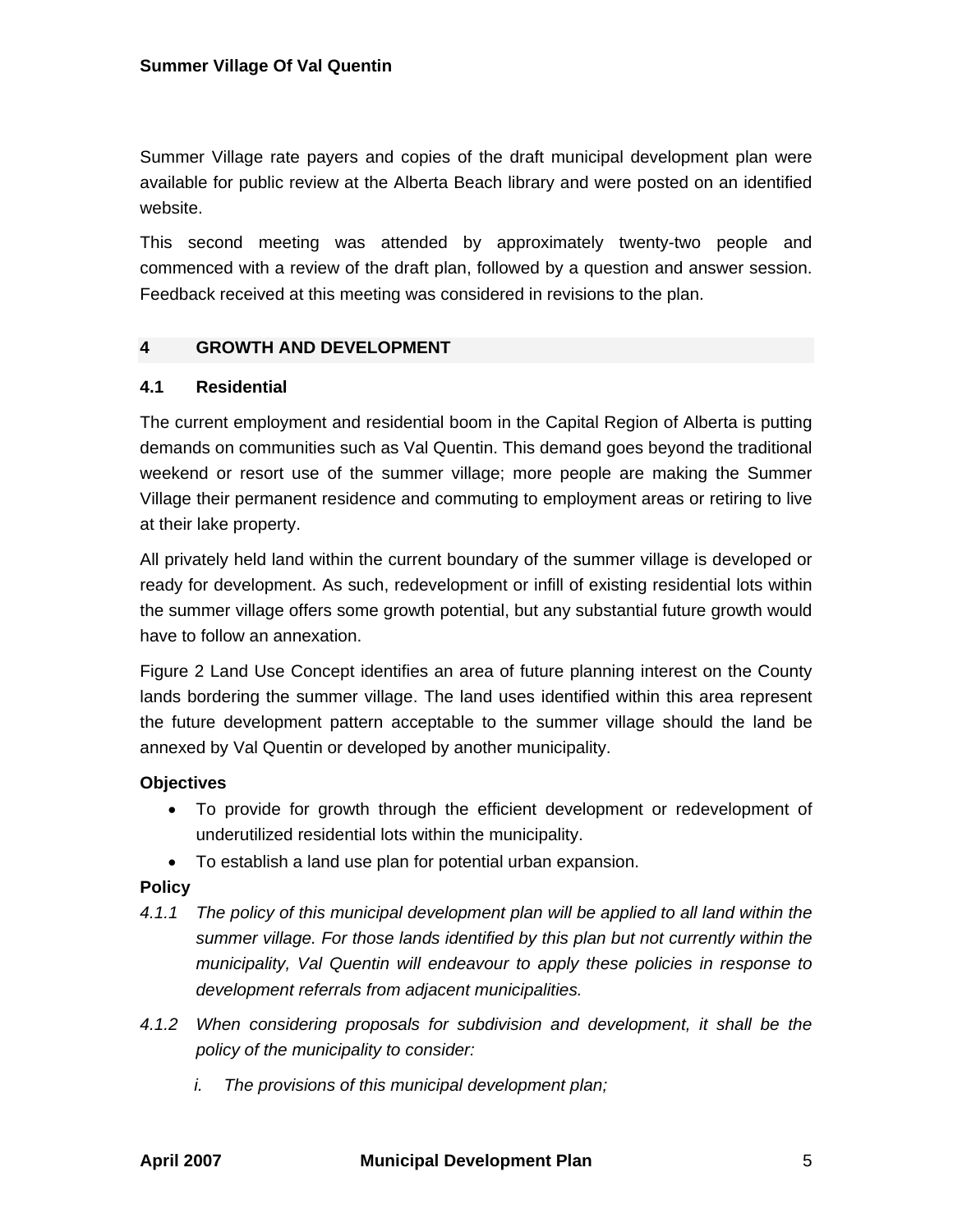- *ii. Future expansion and/or upgrading of existing roadways;*
- *iii. Any development standards, area structure plans, intermunicipal development plans, and any other statutory or non-statutory planning documents that have been adopted by the Summer Village; and*
- *iv. Comments and requirements received from provincial departments and adjacent municipalities.*
- *4.1.3 Redevelopment within Developed Residential Areas:* 
	- *i. Redevelopment of under-utilized parcels is encouraged in order to maximize the use of existing roads, utilities, and parks.*
	- *ii.* Low-density residential development (i.e. single detached dwelling units) will *be encouraged in infill areas.*
	- *iii.* Residential infill should offer an acceptable transition to existing residential *development by introducing a building form that respects the height, massing and architectural design of the surrounding residential community.*
	- *iv.* The municipality shall require assurance from the developer that the capacity *of existing utility systems, street systems and community facilities are not exceeded by the demand from residential infill. Any required off-site upgrades will be at the expense of the developer.*
- *4.1.4 New residential lots will be required to have a minimum width of no less than 18m (60feet).*
- *4.1.5 The summer village may in its discretion consider an amendment to the land use*  bylaw to provide for the introduction of small scale medium density residential *developments (ie - row housing, fourplex, small apartment) provided:* 
	- *i. They are built to maintain the resort character of the municipality.*
	- *ii. They are connected to municipal sanitary services.*
	- *iii. Adequate off-street parking is provided on site.*
	- *iv.* Emergency services (fire protection in particular) can be provided to the *proposed building form.*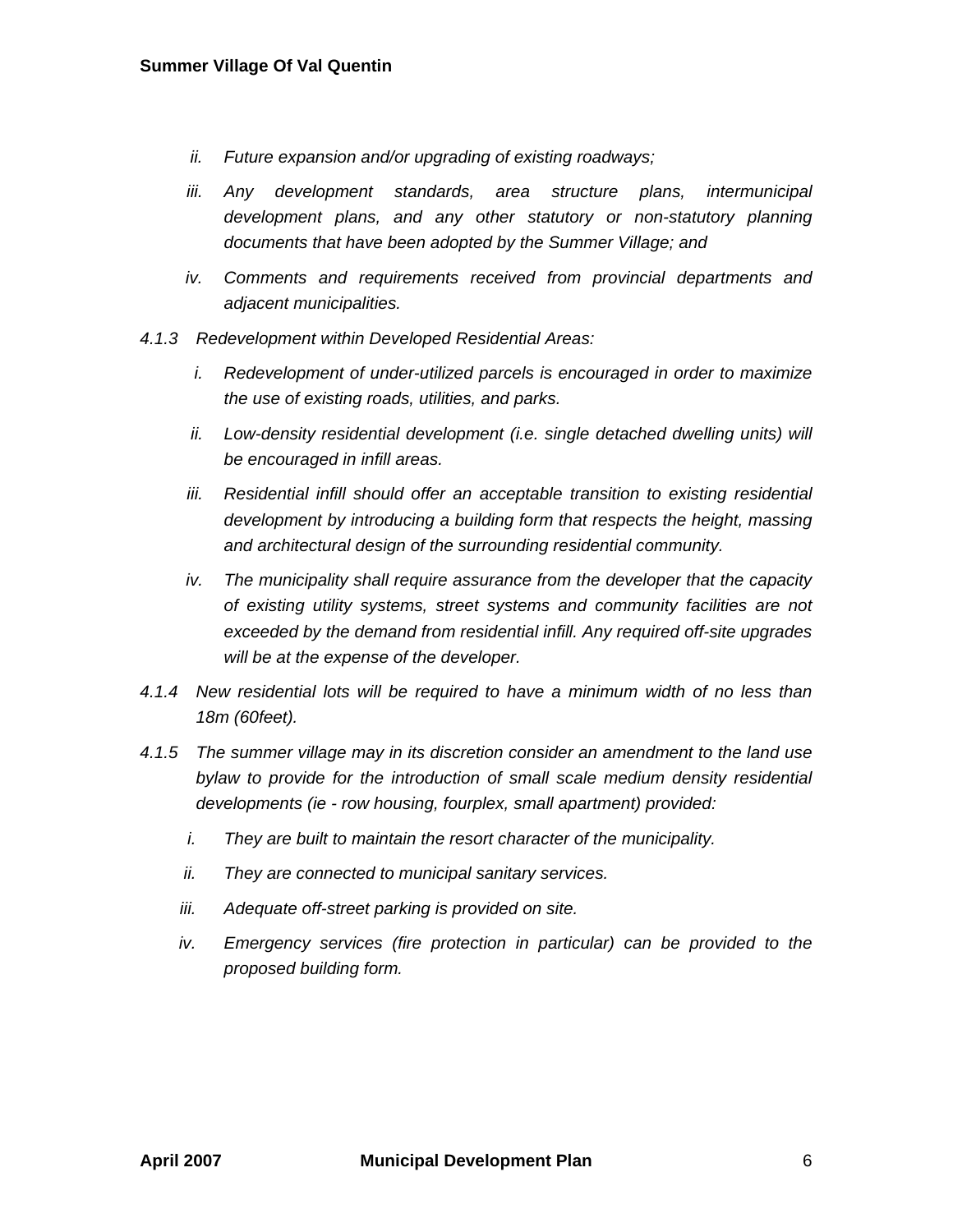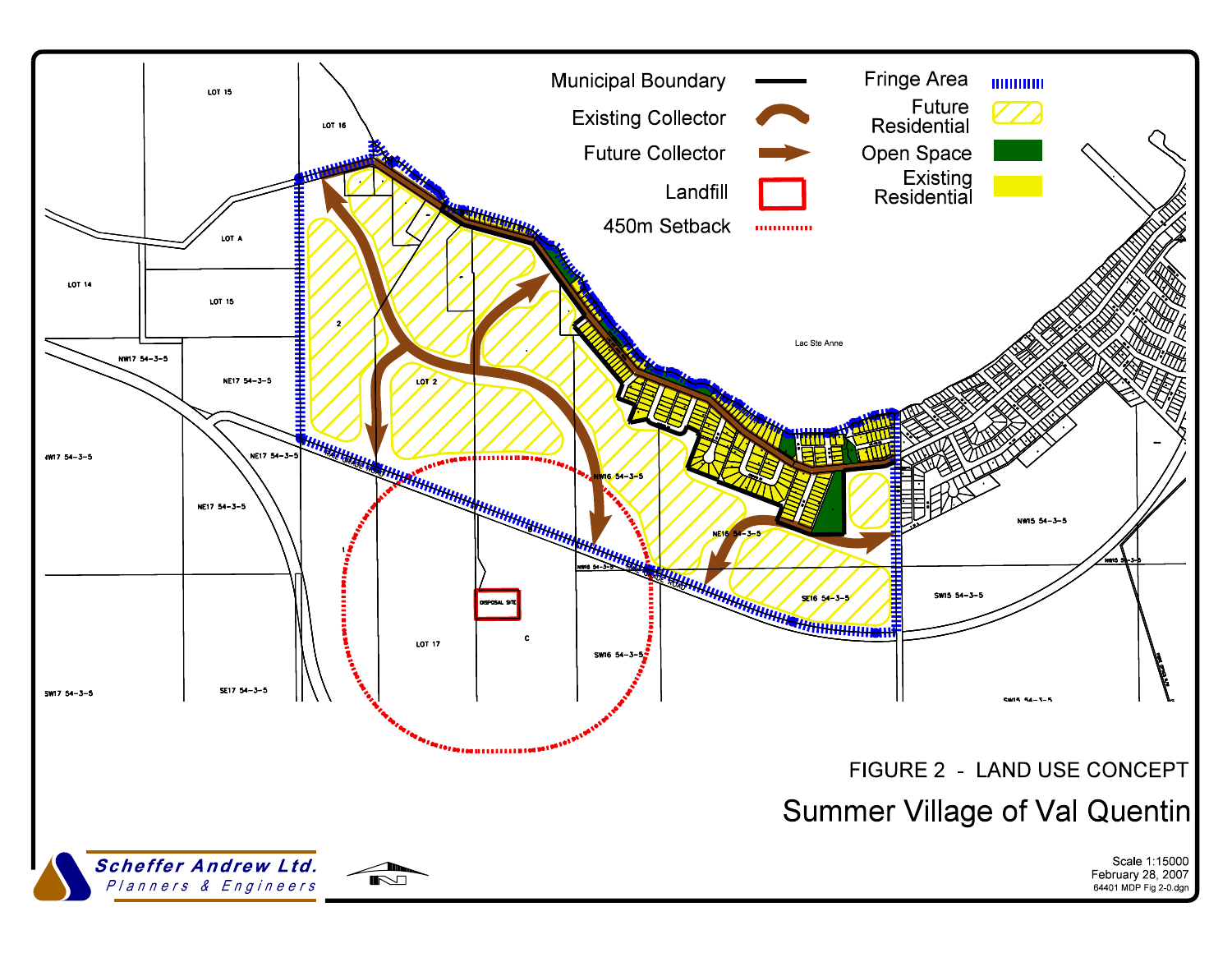- *4.1.6 Prior to the development of a new or expansion of an existing residential area, an area structure plan must be approved by Council. This area structure plan must address land use, reserve dedications, projected residential density, access, sanitary servicing, potable water supply, storm water management, and any other matter considered necessary by Council.*
- *4.1.7 Where new residential neighbourhoods are developed in proximity to existing neighbourhoods, their design should provide an acceptable transition to the existing neighbourhood by creating a building form that is similar in height, massing and architectural character.*

## **4.2 Commercial Development**

With the exception of existing home businesses, there is currently no commercial development within the summer village.

Commercial opportunities may exist for recreational, storage, or other service uses and will likely become more viable as the municipality and its population expand. These and other commercial uses may be accommodated in future developments.

## **Objectives**

- To provide opportunity for small commercial development, yet maintain the residential feel of the Summer Village.
- Identify locations and development criteria for potential future commercial sites.

## **Policy**

- *4.2.1 The summer village may consider an amendment to the land use bylaw to provide for the introduction of small scale commercial developments provided:* 
	- *i. They are built to maintain the resort character of the municipality.*
	- *ii. They are connected to municipal sanitary services.*
	- *iii. Adequate off-street parking is provided on site.*
	- *iv. Proposed uses are compatible with existing or planned adjacent uses.*
- *4.2.2 Commercial developments shall be accessed by a collector road.*
- *4.2.3 Commercial developments should occur on the periphery of residential areas.*
- *4.2.4 Areas potentially suitable for commercial development may include land at the intersection of future collector and/or arterial roadways.*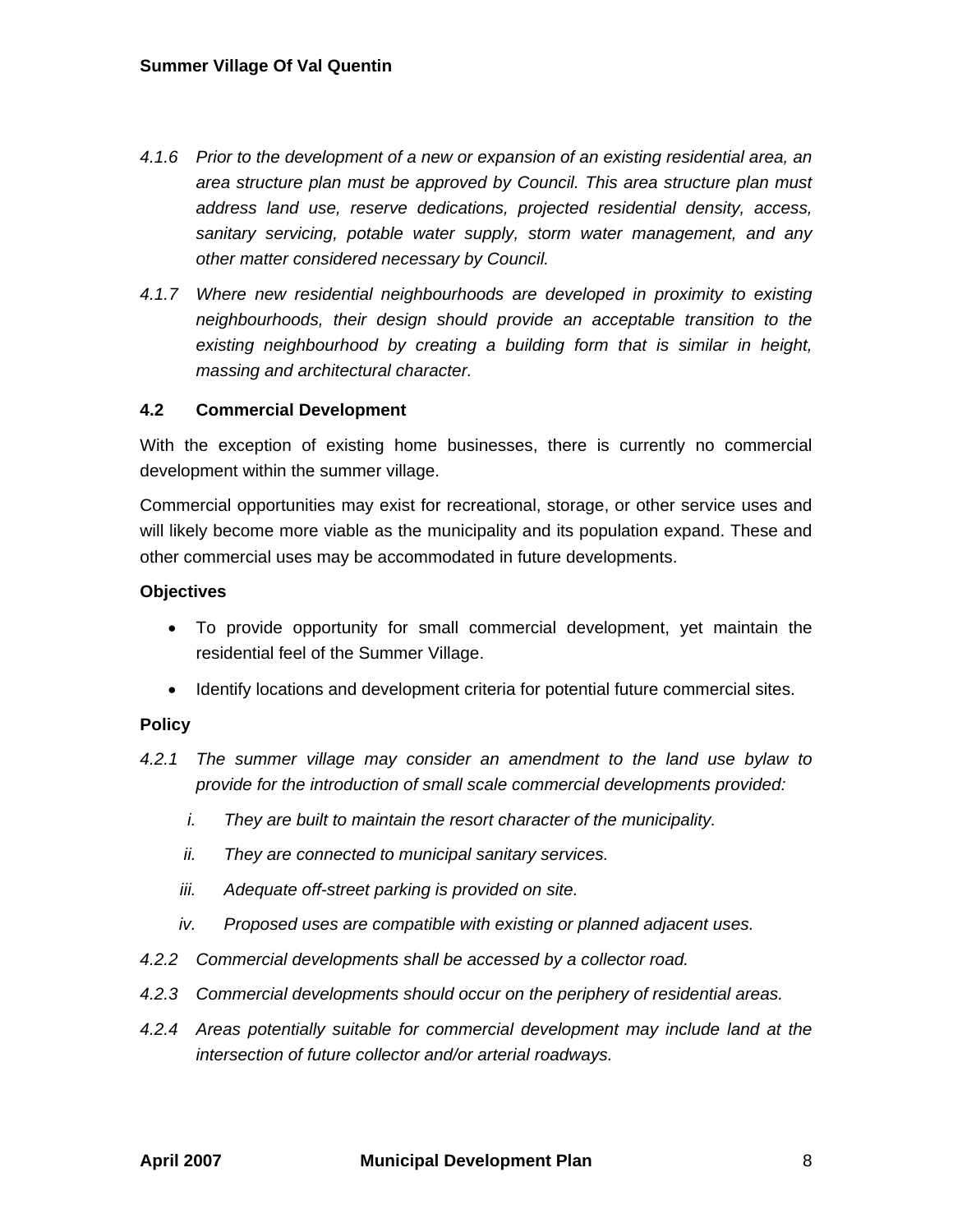## **4.3 Environmental**

The Summer Village of Val Quentin was established to provide landowners and visitors the opportunity to enjoy Lac Ste. Anne. The continued long term health of the lake is very important to the summer village. The lakeshore environment is often the most biologically productive area of the lake, providing spawning grounds for fish and nesting/feeding habitat for birds. Unfortunately this environment is often the most impacted by development.

Development in the summer village has the potential to negatively impact the health of the lake. One of the potential sources of contamination that the summer village can control and potentially eliminate is the discharge of waste water from lots within the summer village. The Tri-Village Regional Sewer Service Commission provides a piped sewage collection system from lots within the summer village. The requirement for all lots to connect to the municipal sanitary system would ensure that this potential source of contamination does not enter the lake environment.

## **Objectives**

- The Summer Village will take an active role in the protection of the lake and water quality.
- To protect the lake and lakeshore habitats.

## **Policy**

- *4.3.1 The summer village will support lake stewardship initiatives / practices within the municipal boundary.*
- *4.3.2 All developed lots will be required to connect to the Tri-Village Regional Sewer Service Commission.*
- *4.3.3 Development that is likely to have a direct detrimental impact on the health of the lake will not be approved.*
- *4.3.4 Any future lakefront subdivisions will be required to provide a minimum 6.0 metre environmental reserve strip along the lakeshore from the high water level to the development area.*

## **4.4 Agriculture**

There currently is no agricultural land within the Summer Village. As an urban municipality, the Summer Village acknowledges that agricultural activities may take place within the adjacent rural municipality and encourages the preservation of these lands for agricultural production.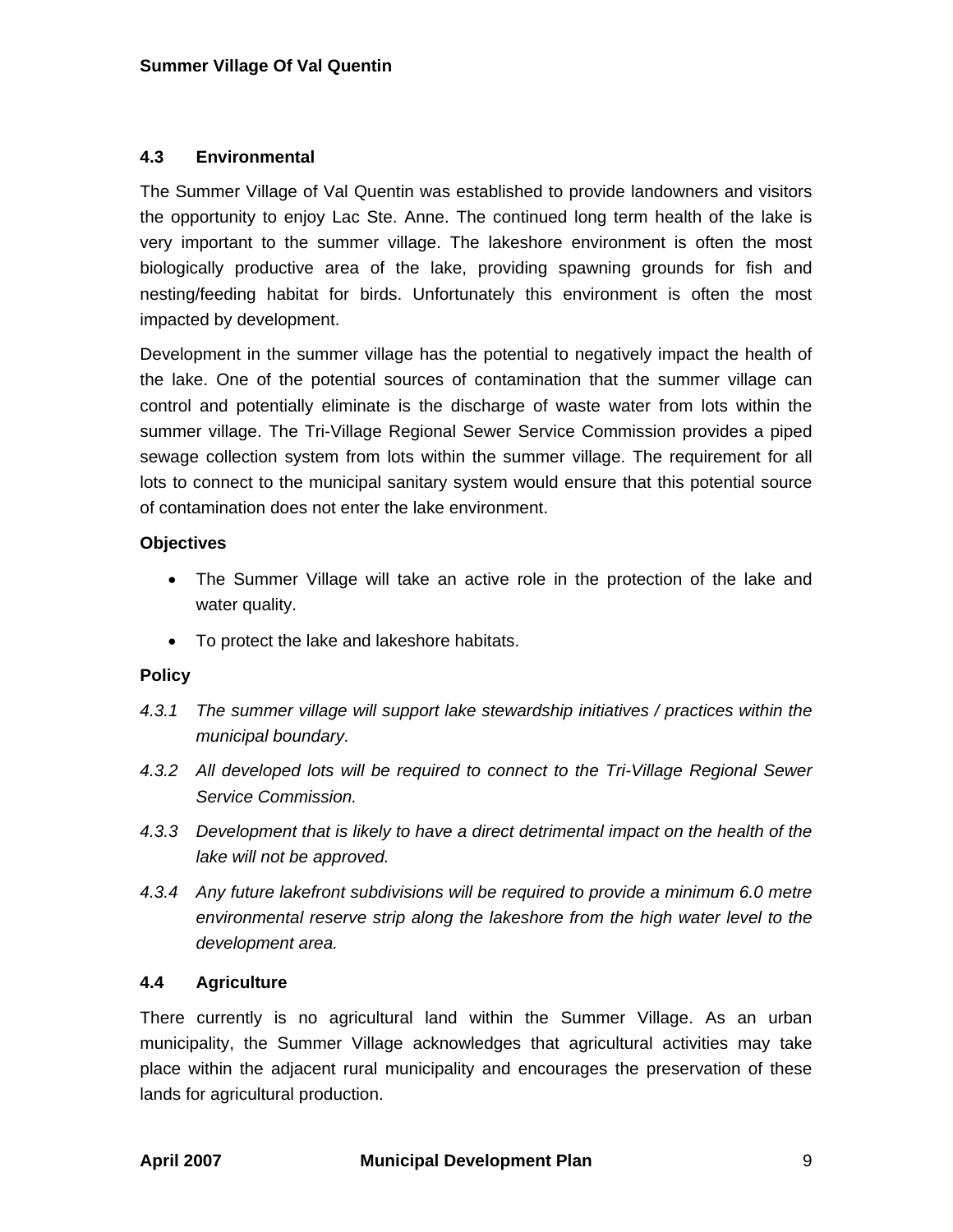Premature subdivision and non agricultural developments within the identified Planning Fringe Area *(as identified on Figure 2)* will hinder the efficient, organized, expansion of the urban environment and municipal services. Development of these lands in an urban compatible format (and density) will minimise the loss of agricultural land and create a cohesive urban environment.

## **Objectives**

- Encourage the preservation of agricultural lands until such time as they are required for urban expansion.
- Discourage agricultural uses that would have a continued negative impact on the Summer Village.

#### **Policy**

- *4.4.1 The Summer Village will work with neighbouring municipalities to protect agricultural lands until they are required for and can be developed as contiguous urban development.*
- *4.4.2 The Summer Village will support agricultural development proposals within the Planning Fringe Area that will not have a detrimental impact on the existing urban environment or Planning Fringe Area.*

## **4.5 Parks, Recreation, Open Space and Community Services**

Currently the summer village does not have municipal recreational facilities (other than playgrounds), nor a municipal office or community building. As the permanent resident population of the municipality increases, the need for these facilities may warrant their development.

The summer village presently has five lakefront parcels of municipal reserve for the public, particularly those residents who do not have lake fronting lots, to enjoy.

#### **Objectives**

- Retain and maintain lakefront parks for the enjoyment of all residents and visitors to the summer village.
- To build a walk able community.
- Establish a recycling program in the summer village.

#### **Policy**

*4.5.1 The Summer Village will not dispose of any existing lakefront reserve.*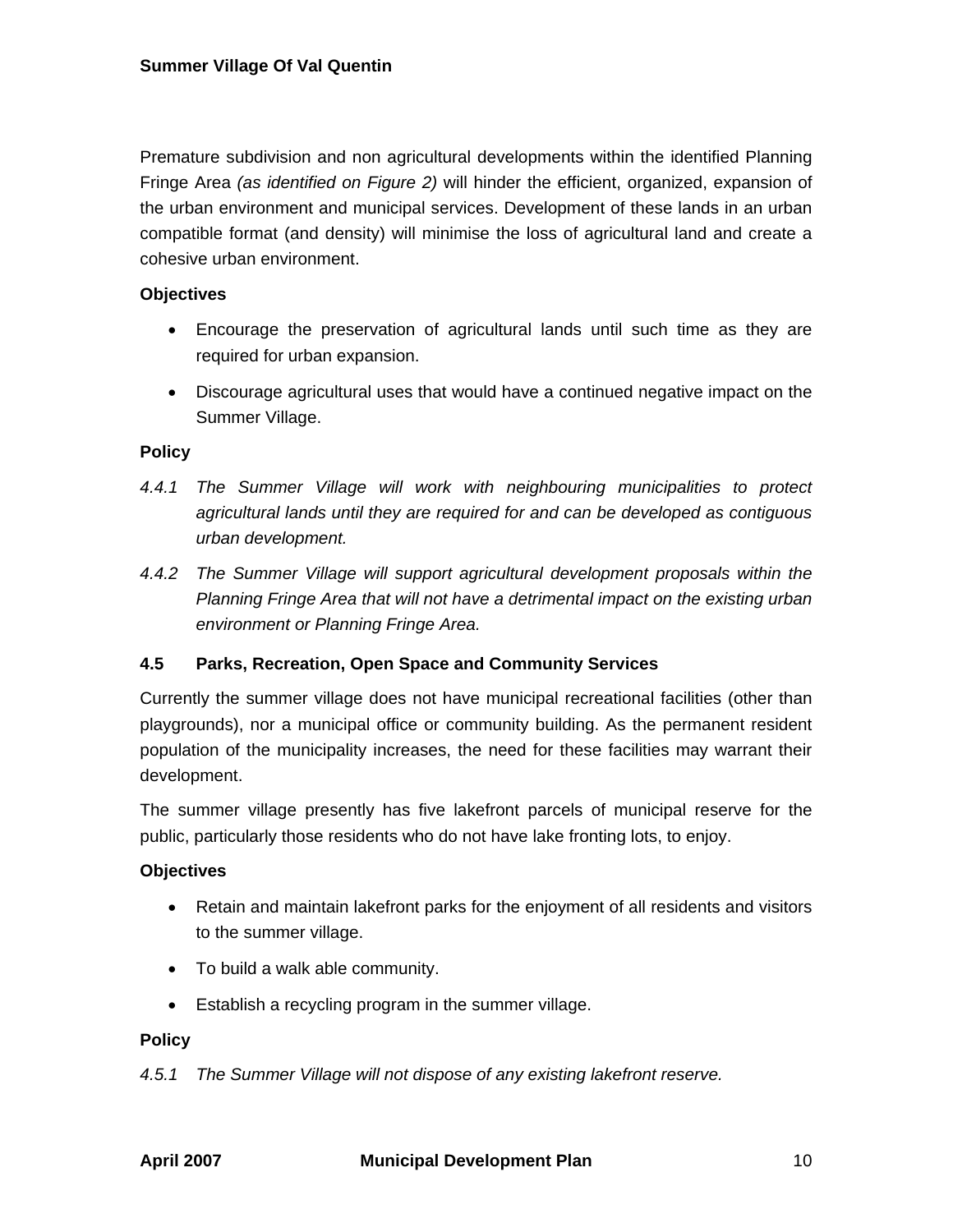- *4.5.2 The Summer Village will require the maximum municipal reserves, provided for under MGA, for all subdivisions. These reserves may be in the form of land or cash-in-lieu or combination thereof.*
- *4.5.3 When considering the provision of land or money in place of municipal reserve, the summer village will consider the following:* 
	- *i.* To provide additional public access points to the lake, the summer village will *act on any opportunity to obtain/ acquire lakefront land through the dedication of municipal or environmental reserves.*
	- *ii. Non lakefront municipal reserve dedications should be reviewed in consideration of the proximity of existing reserve lands for recreational use or open space and the needs of the proposed and future developments.*
	- *iii. The summer village will consider the dedication of municipal reserve to provide linear connections to other amenity areas within the municipality.*
	- *iv. Requests made by and agreements with the local school authority.*
- *4.5.4 Undevelopable land (swamp, natural drainage course or water body, land subject to flooding, etc.) will be acquired as environmental reserve, not as part of the required municipal reserve.*
- *4.5.5 The Summer Village will develop a plan for the acquisition of land for a municipal office and/or community building.*
- *4.5.6 The Summer Village will take steps towards the establishment of a recycling program that may include the provision of a depot location within the summer village.*
- *4.5.7 The Summer Village acknowledges the need for a sports / recreational amenity in the Tri-Village area and will work with adjacent municipalities to determine an appropriate location. Suitable cost-sharing mechanisms for construction and maintenance must be established with the participating municipalities.*

## **4.6 Transportation**

Ste. Anne Trail was originally developed as a rural cross-section road without sidewalks. It serves as a through road linking the urban and rural area, introducing higher volumes of traffic than would normally be expected given the size of the municipality and its function as a small resort community.

The creation of an alternative bypass route around the municipality would remove some of the through traffic on Lac Ste. Anne Trail and would enable the Summer Village to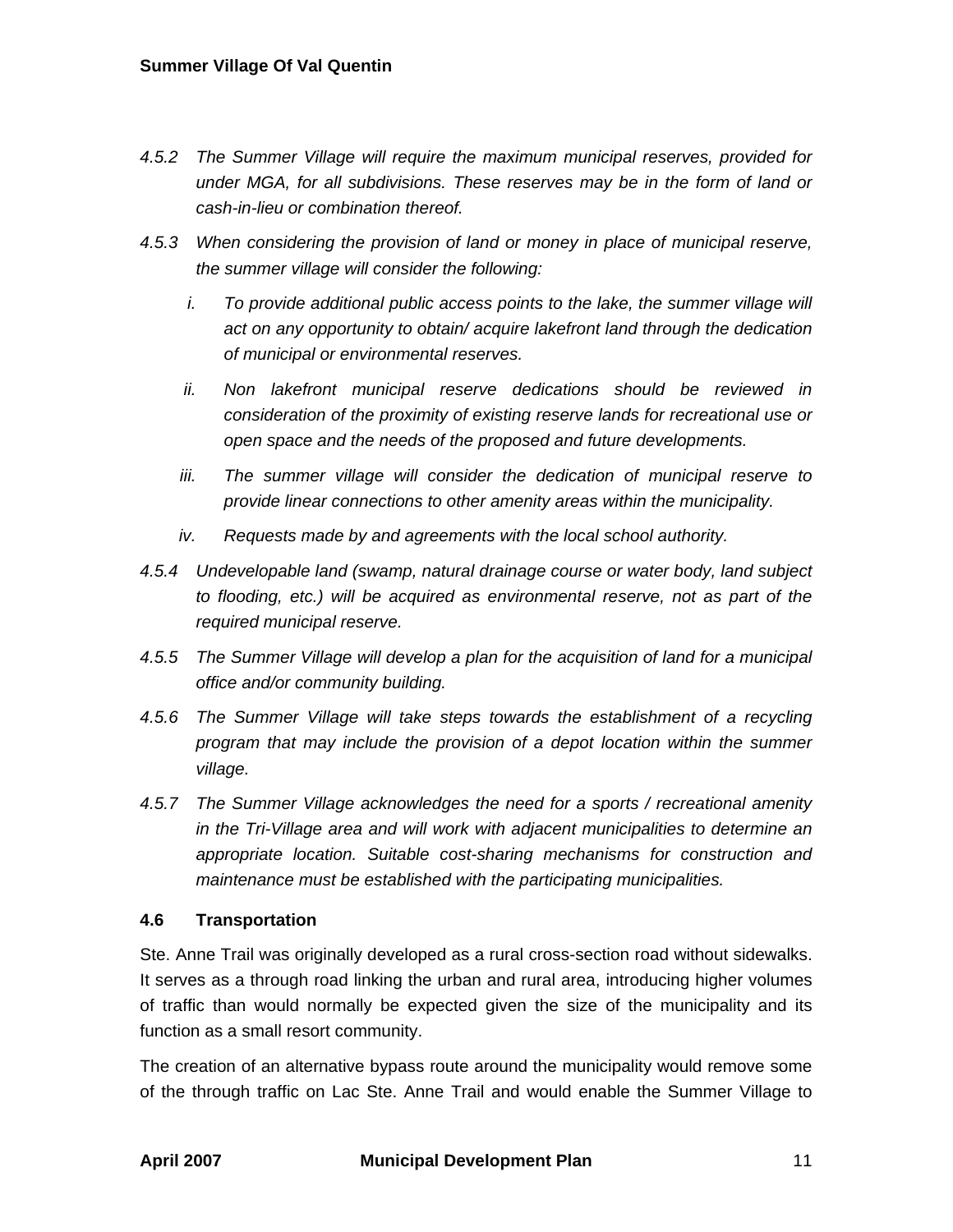realign and/or alter segments of Lac Ste. Anne Trail to make the road more pedestrian friendly. This traffic reduction and creation of a pedestrian friendly road will provide a safer environment for area residents and visitors to enjoy the existing lakefront municipal reserve parcels adjacent Lac Ste. Anne Trail.

### **Objectives**

- Reduce traffic on Lac Ste. Anne Trail.
- Establish a future bypass route to divert through traffic off Lac Ste. Anne Trail.
- Identify potential road connection points for future urban development.
- Make the summer village pedestrian friendly.

#### **Policy**

- *4.6.1 The Summer Village will evaluate methods to better control traffic and enforce speed limits on Lac Ste. Anne Trail.*
- *4.6.2 The Summer Village will work with the neighbouring municipalities and Alberta Infrastructure & Transportation in establishing a future bypass route to decrease traffic on Lac Ste. Anne Trail.*
- *4.6.3 The Summer Village shall undertake a feasibility study for the redevelopment of Ste. Anne Trail to a standard that includes a sidewalk on one side and sufficient carriageway width to allow parking on one side.*
- *4.6.4 As sections of Lac Ste. Anne Trail are required to be upgraded or reconstructed, the Summer Village will require the inclusion of a sidewalk on one side of the roadway.*
- *4.6.5 New single family residential lots shall not have direct access from a collector roadway.*
- *4.6.6 Residential lots shall be developed such that access is available from rear lanes.*
- *4.6.7 The Summer Village will establish standards for local and collector roads.*

## **5 MUNICIPAL SERVICES**

The provision and maintenance of infrastructure in the Summer Village are key issues for residents. The Summer Village encourages and will facilitate the development and maintenance of an efficient infrastructure system that will support planned growth.

When considering subdivision and development proposals, the Summer Village may require an assessment of the infrastructure necessary to access and service the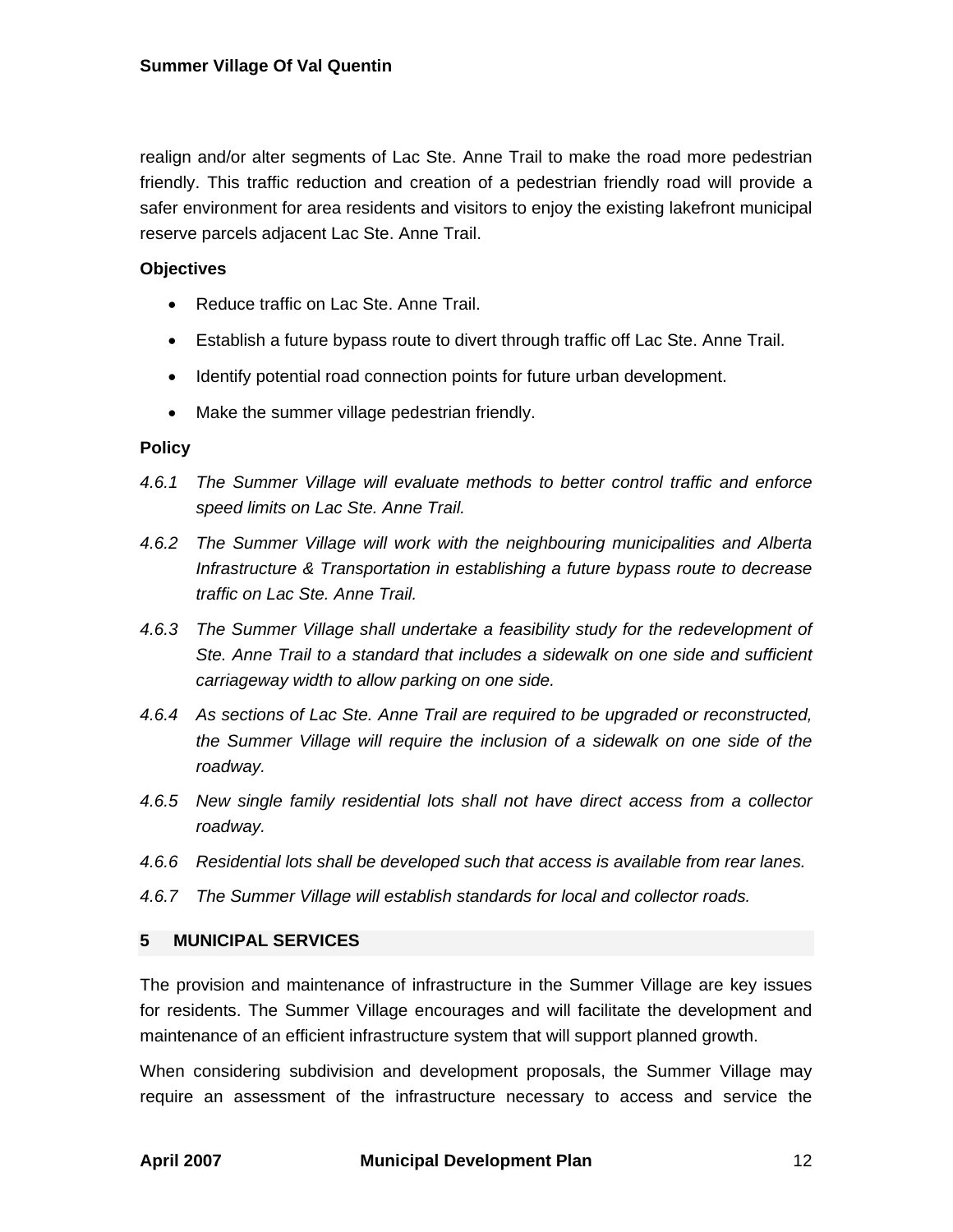proposed subdivision or development and may require the upgrading of, or a contribution towards future upgrading of required infrastructure. In addition to the development of required infrastructure, the Summer Village may collect off-site levies for other municipal infrastructure projects as provided for under the Municipal Government Act.

## **5.1 Water Supply**

At present there is not a municipal water system in the summer village. Residences depend on well or trucked in water supplies. As the population and use of the summer village increase, the ground water supply will be under increased pressure and will have a greater risk of contamination.

## **Objective**

• To secure a reliable potable water supply for the summer village.

#### **Policy**

*5.1.1 The Summer Village will work with local municipalities and support initiatives to bring municipal water services into the Tri-village area.* 

### **5.2 Sanitary Sewer**

The summer village is currently a partner in the Tri-Village Regional Sewer Service Commission.

#### **Objective**

• To have all development within the summer village connected to the municipal sanitary system.

#### **Policy**

- *5.2.1 The Summer Village will remain a member of the Tri-Village Regional Sewer Services Commission.*
- *5.2.2 On-site discharge of sanitary waste, including grey water, will be prohibited.*
- *5.2.3 All developed lots will be required to connect to the Tri-Village Sanitary Service.*

## **5.3 Storm Water Management**

Storm water runoff from the summer village flows through a system of ditches on both sides of the roads (with culverts as required for approaches and road crossings) and is eventually discharged into Lac Ste. Anne.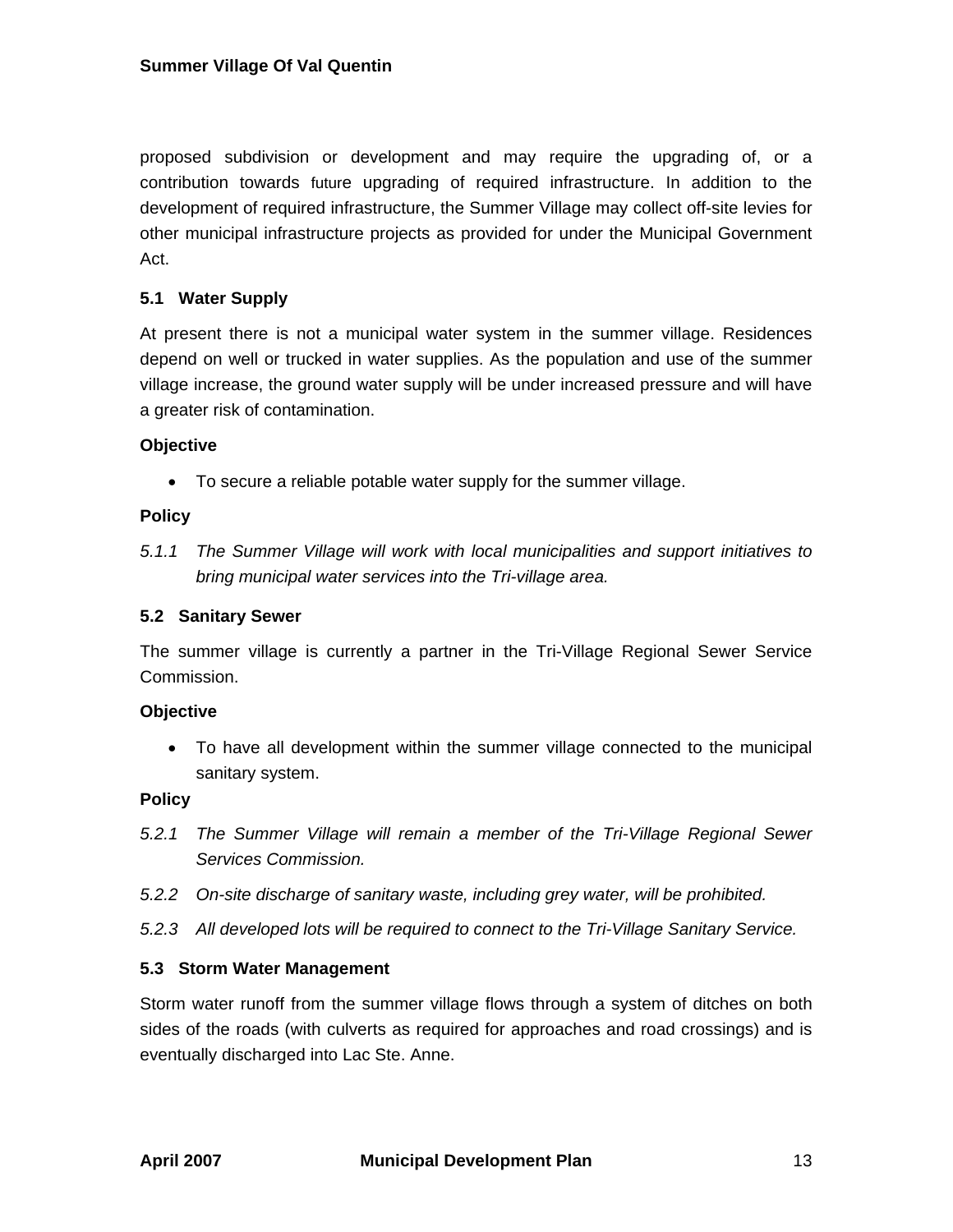Some areas of the summer village, particularly those in the northeast, have periodic drainage issues as storm water from County lands to the south drain northward to the lake.

## **Objectives**

- To develop a plan to resolve the existing drainage problems.
- To ensure that future development does not exacerbate existing drainage problems.

## **Policy**

- *5.3.1 The summer village will work with adjacent municipalities to develop a storm water management plan to alleviate current drainage problems.*
- *5.3.2 All proposals for redistricting and/or subdivision approval within the Plan Area shall be supported by a storm water management plan prepared by a qualified professional to the satisfaction of the municipality.*
- *5.3.3 All storm water management plans shall utilise methods that seek to retain as much of the natural runoff characteristics of the storm water system as possible. These methods can include, but are not limited to, such practices as grassed swales, wet ponds, dry ponds or engineered wetlands.*
- *5.3.4 Storm water management plans shall address and resolve on-site and off-site storm water management issues.*

## **5.4 Shallow Utilities**

The provision of power, gas, cable and phone services are all available within the Summer Village.

*5.4.1 New developments shall be required to provide underground power, cable, and phone servicing.*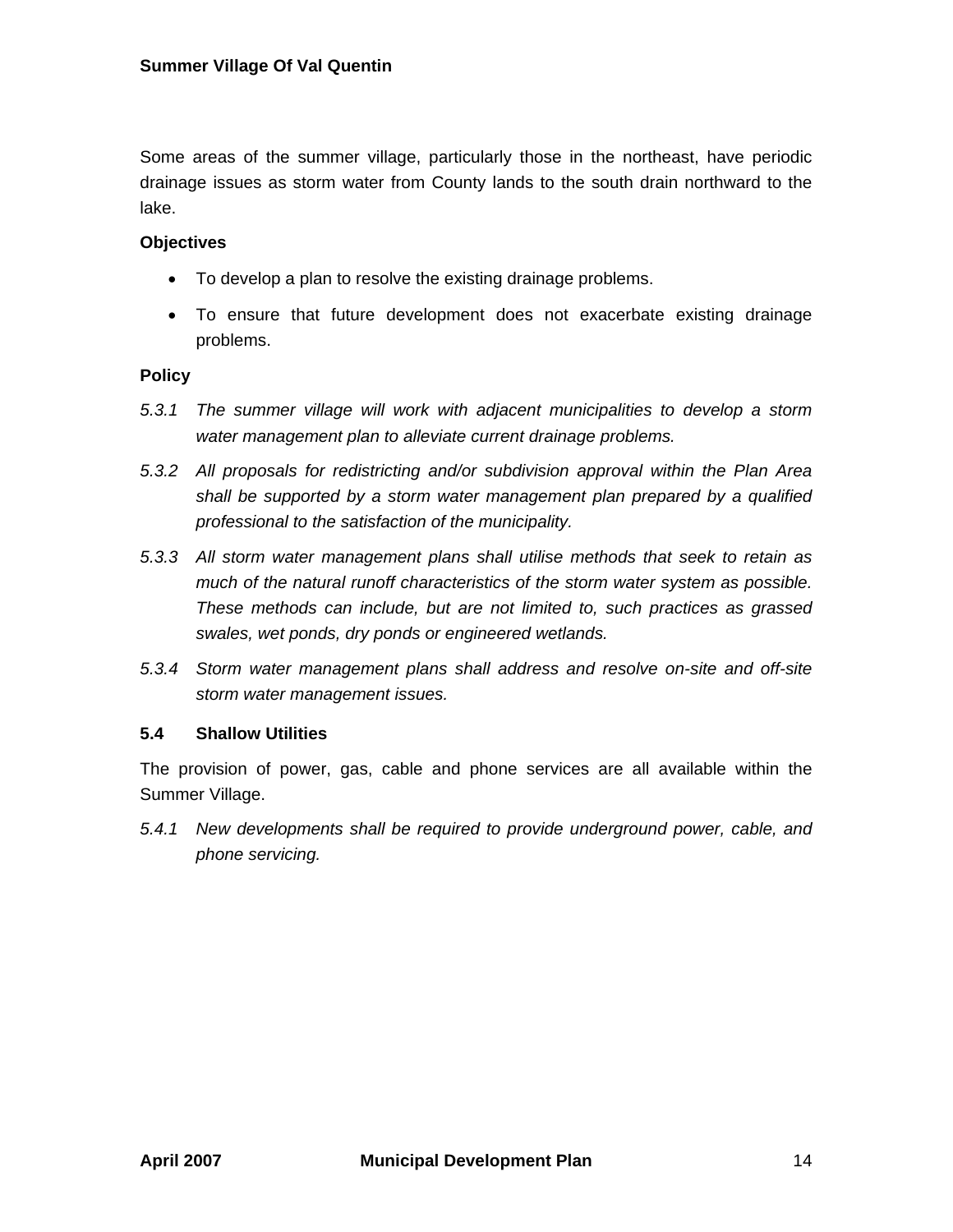#### **6 APPENDIX - PUBLIC MEETING SUMMARY**

As part of the process to development Municipal Development Plans for the Summer Village of Val Quentin and the Summer Village of Sunset Point, a public consultation meeting was held on Saturday June 17, 2006 at the Seniors Centre in Alberta Beach from 10:00am-12:00pm.

The purpose of this meeting was to provide property owners of the Summer Village of Val Quentin and the Summer Village of Sunset Point an opportunity to share their concerns and ideas in relation to the present and future development of their summer villages. This information will be utilized in the development of policies and direction established in the Municipal Development Plan which will reflect and strive to address the concerns of the property owners.

Forty-three property owners participated. Following a brief presentation, the participants formed groups and considered the questions supplied by Scheffer Andrew Ltd. These questions provided an impetus for discussion but were not meant to limit content. All comments from this meeting have been recorded, consolidated and summarized. This summary presents general trends identified in the areas of Utilities and Transportation, Economic Development and Growth, and Environmental Protection and Recreation. In specific instances action steps are identified as possible solutions to issues.

The following is a summary of the questions asked and the responses received:

## **Utilities and Transportation:**

*1. The Summer Village is currently serviced with a municipal sanitary system. Should the municipality establish a policy requiring all dwellings to connect to this system?* 

General consensus was that all property owners should be hooked to the municipal sanitary system. Concerns were voiced over costs. Exploration of alternative funding and municipal co-operation were suggested. Future development should be required to hook up and developers bear the costs as system upgrades are required.

*2. The Summer Village is investigating the possibility of a regional water supply in the municipality.* 

While many property owners felt this was a good idea, there were many questions raised concerning costs and tax implications. Opinions voiced suggested that government should be lobbied for funding the development of a regional system.

*3. Traffic volumes and speeding on Ste. Anne Trail / Sunset Drive have been identified as problems in both Summer Villages. The development of a faster alternative route, perhaps Rail Grade Road, and/or the use of speed bumps have been identified as*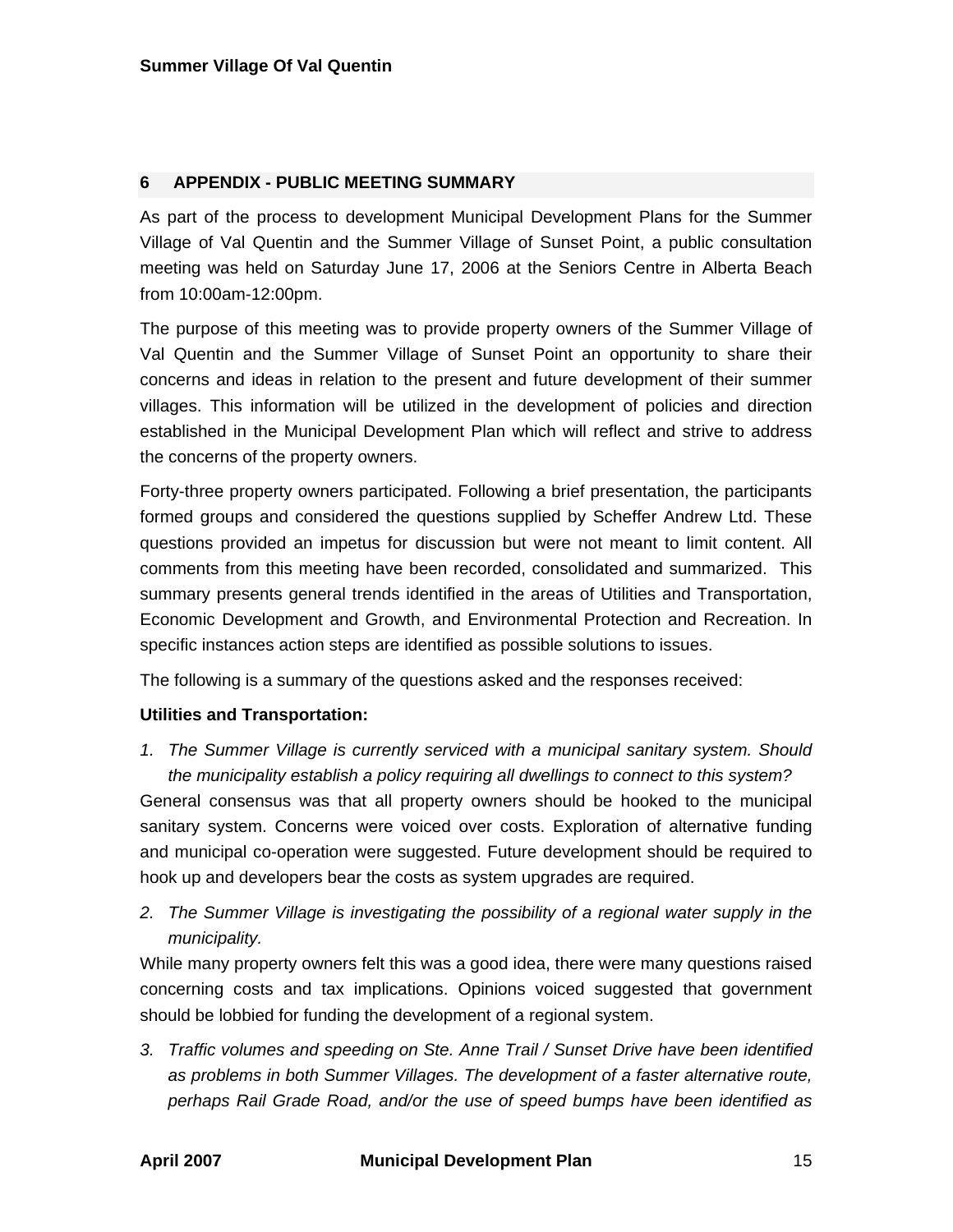*possible solutions. What are your thoughts on these methods and do you have any alternative suggestions?* 

Speeding was identified as a major concern. Many possible solutions were presented including speed bumps/traffic calming measures, increased policing, traffic re-routing and development of alternate access points to the Summer Villages. Solutions to overall traffic flow and operation seem to require further consideration. Parking was another issue that was identified as a concern.

*4. Are you concerned about the walkability of the Summer Village and what could be done to improve the situation?* 

General consensus that walkability and connectivity should be a goal of the area in general. It was suggested that a walking trail/bike system be developed that connects communities.

*5. The Councils of the Summer Villages have identified storm water drainage concerns. Should the municipalities consider developing a storm water management plan for the area?* 

Storm water drainage is a concern in some specific areas. Incorporating storm water management plans for new development was suggested to reduce potential for drainage issues in future development.

## *Other Comments*

• The use of all terrain vehicles in the Summer Villages was raised as an issue.

## **Economic Development and Growth:**

*1. Should the Summer Village consider/support the establishment of commercial land uses within the municipal boundary or on adjacent County land?* 

There were varied opinions concerning development of commercial land uses. Most property owners seemed in favour if these uses were limited and restricted to particular areas (i.e. rail grade road).

## *2. Do you view the Tri-Village area as a tourist destination?*

This was another area of diverse opinion. Some property owners felt that the area already is a tourist destination, while others didn't. Tourism development was not identified as a priority.

*3. Are policies needed to deal with home business operations within the municipality?*  Property owners supported allowing home business but want policy in place to ensure limited impact on neighbours (i.e. control noisy trucks and parking).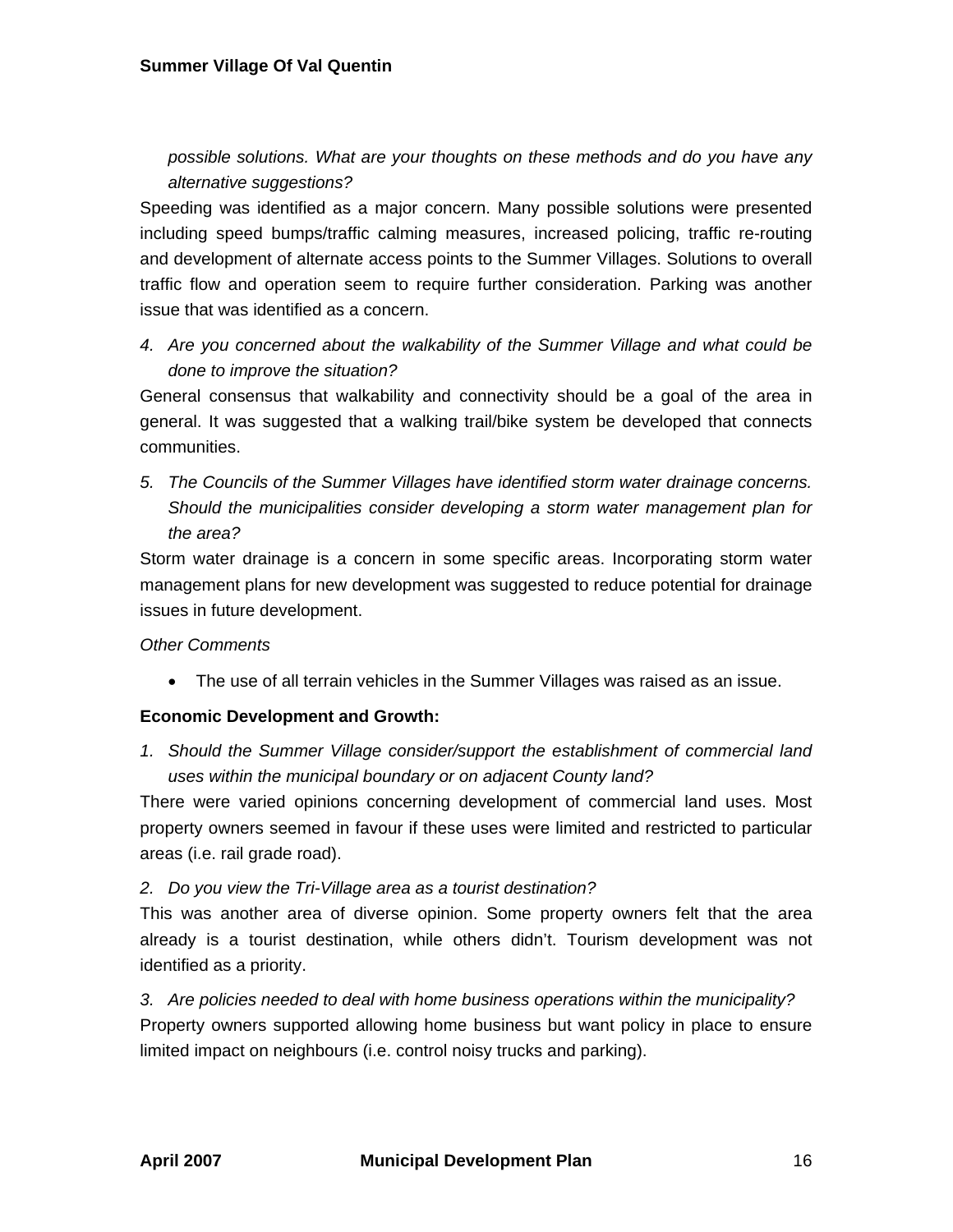### **Summer Village Of Val Quentin**

*4. Would you support the expansion of the municipality to incorporate County land into the Summer Village for future growth and development?* 

Questions were raised about the implications of annexation/amalgamation, specifically concerning the loss of community identity through amalgamation, while others saw annexation as a means of controlling future growth and development. If annexation is considered, a public consultation process should be an integral component of the process.

## *Other Comments*

- Questions were raised about why the MDP is being updated, what the process is, and what associated costs would be.
- Adequate policing and fire protection were identified as concerns.
- Fostering increased cooperation and information exchange between the Tri-Villages seen as a priority.

## **Environment/Recreation:**

- *1. Are you concerned about the health and quality of Lac Ste. Anne?*
- *2. Are the municipalities in the area doing enough to protect the quality of Lac Ste. Anne? Suggestions?*

Lake Ste. Anne water quality was cited as a concern by all present. Issues identified included contamination by spring runoff, increased incidence of algae bloom, and implications of future development in the region. It was stated that more education is required concerning actions property owners can take to maintain lake water quality.

*3. Should the Summer Village develop and maintain their own recreational facilities (sports fields, outdoor hockey rink, etc.) for residents or should the Tri-Village municipalities work together in developing a regional recreation facility in the area?* 

Development of recreation facilities is currently not a priority. As communities grow this should be regarded as a regional Tri-Village initiative. Some passive recreation ideas were mentioned including addition of children's playground or recreational ice rink. It was suggested that these recreational uses be located on Municipal Reserve lands currently existing in the community.

*4. Would you support local recycling initiatives?* 

All in attendance were supportive of a recycling program. Associated cost cited as potential impediment.